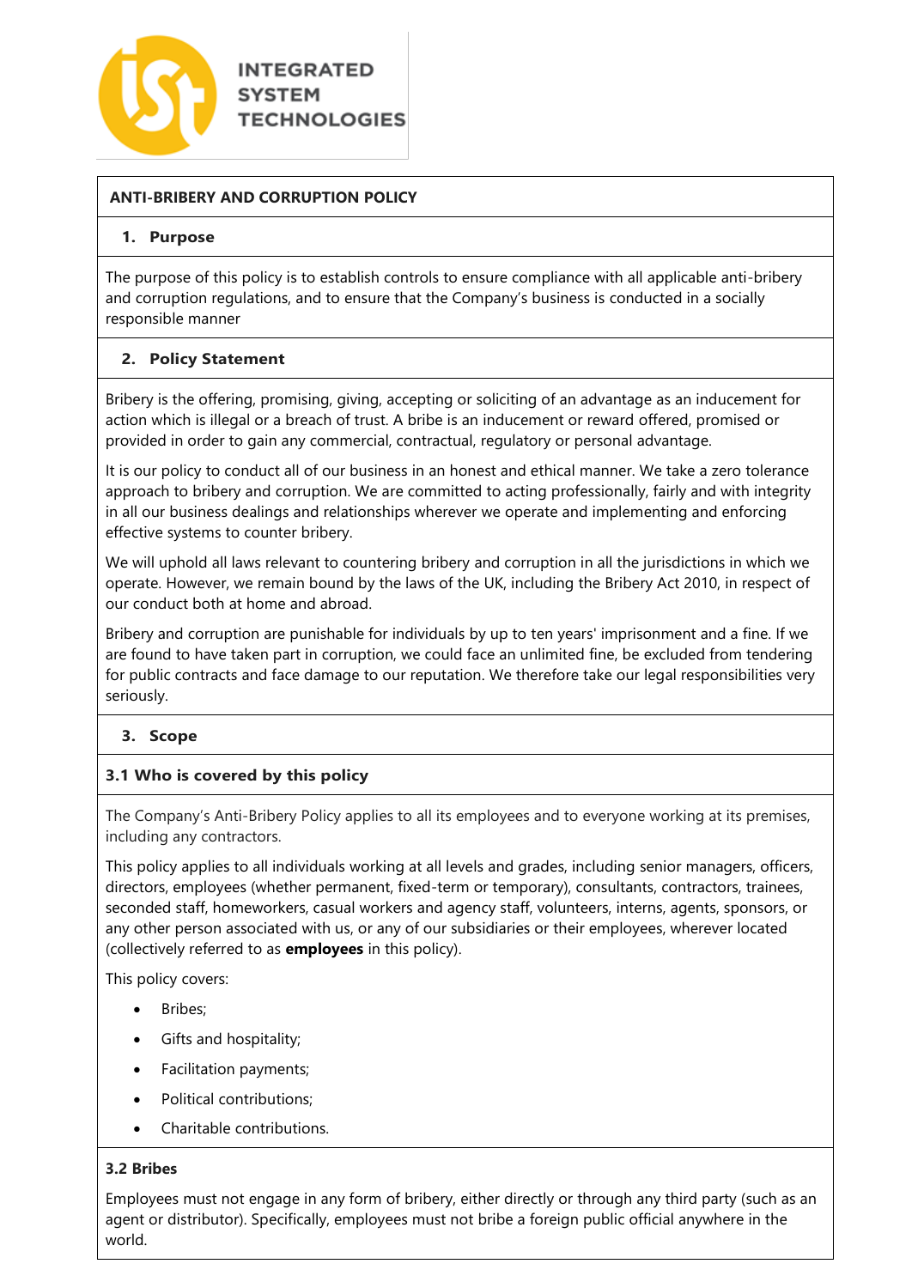

## **3.3 Gifts and hospitality**

Employees must not offer or give any gift or hospitality:

- which could be regarded as illegal or improper, or which violates the recipient's policies; or
- to any public employee or government officials or representatives, or politicians or political parties; or which exceeds £50 in value for each individual gift value for each hospitality event unless approved in writing by the employee's manager.

Employees may not accept any gift or hospitality from our business partners if:

- it exceeds £50 in value for each individual gift or value for each hospitality event unless approved in writing by the employee's manager; or
- it is in cash; or there is any suggestion that a return favour will be expected or implied.

Where a manager's approval is required above, if the manager is below Director level then approval must be sought from an appropriate Director.

If it is not appropriate to decline the offer of a gift, the gift may be accepted, provided it is then declared to the employee's manager and donated to charity.

We appreciate that the practice of giving business gifts varies between countries and regions and what may be normal and acceptable in one region may not be in another. The test to be applied is whether in all the circumstances the gift or hospitality is reasonable and justifiable.

The intention behind the gift should always be considered.

Within these parameters, local management may define specific guidelines and policies to reflect local professional and industry standards. Where this policy requires written approval to be given, the Managing Director shall put in place a process to maintain a register of all such approvals.

## **3.4 Facilitation payments and kickbacks**

Facilitation payments are a form of bribery made for the purpose of expediting or facilitating the performance of a public official for a routine governmental action, and not to obtain or retain business or any improper business advantage. Facilitation payments tend to be demanded by low level officials to obtain a level of service which one would normally be entitled to.

Our strict policy is that facilitation payments must not be paid. We recognise, however, that our employees may be faced with situations where there is a risk to the personal security of an employee or his/her family and where a facilitation payment is unavoidable, in which case the following steps must be taken:

- Keep any amount to the minimum;
- Create a record concerning the payment; and
- Report it to your line manager.

In order to achieve our aim of not making any facilitation payments, each business of the Company will keep a record of all payments made, which must be reported to the Managing Director, in order to evaluate the business risk and to develop a strategy to minimise such payments in the future.

### **3.5 Political Contributions**

We do not make donations, whether in cash or kind, in support of any political parties or candidates, as this can be perceived as an attempt to gain an improper business advantage.

#### **3.6 Charitable contributions**

Charitable support and donations are acceptable (and indeed are encouraged), whether of in kind services, knowledge, time, or direct financial contributions. However, employees must be careful to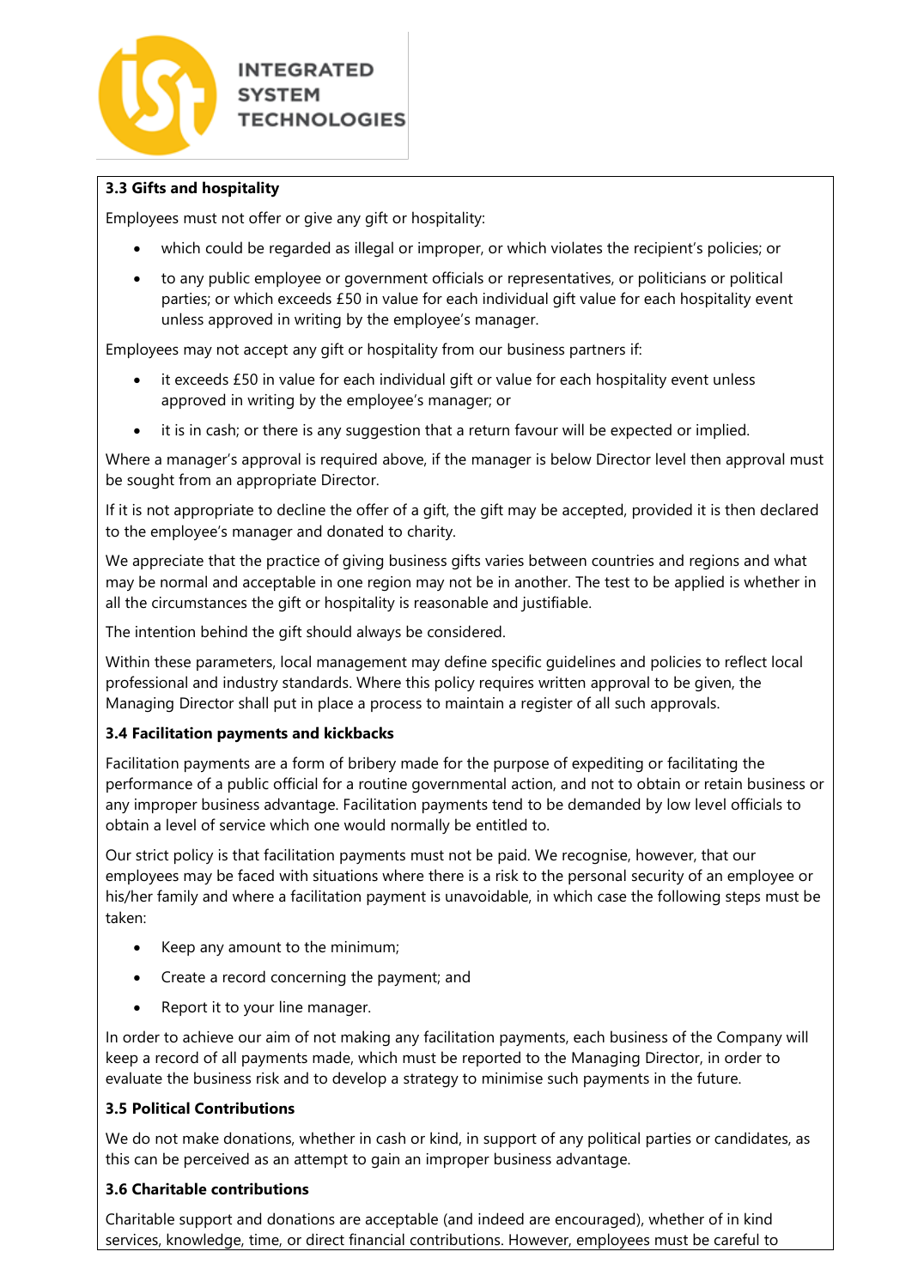

ensure that charitable contributions are not used as a scheme to conceal bribery. We only make charitable donations that are legal and ethical under local laws and practices]. No donation must be offered or made without the prior approval of [the compliance manager.

All charitable contributions should be publicly disclosed.

## **4. Your Responsibilities**

This policy is to assist and promote our Company values and expectations of employees to ensure that ethical behaviour is demonstrated at all times.

We also intend for it to provide clarity when communicating with customers or providers to ensure that our reputation is protected against any potential bribery claim.

Its aim therefore is to limit its exposure to bribery by:

- Setting out a clear anti-bribery policy
- Training all employees so that they can recognise and avoid the use of bribery by themselves and others
- Encouraging employees to be vigilant and to report any suspicion of bribery, providing them with suitable channels of communication and ensuring sensitive information is treated appropriately
- Rigorously investigating instances of alleged bribery and assisting the police and other appropriate authorities in any resultant prosecution
- Taking firm and vigorous action against any individual(s) involved in bribery

In support of our commitment to maintaining the highest possible standards of business practice our stance on bribery is one of 'zero-tolerance'. Bribery is illegal and as such has no place in our organisation.

## **5. Record Keeping**

In accordance with the Bribery Act 2010 the Company prohibits the offering, giving, solicitation or acceptance of any bribe:

- Whether cash or other inducement, regardless of size
- To or from any person or company, wherever they are situated and whether they are a public official or body or private person or company
- By any individual employee, agent or other person or body acting on behalf of the Company
- In order to gain any commercial, contractual or regulatory advantage for the Company in a way which is illegal/unethical
- In order to gain any personal advantage or monetary exchange, or otherwise, for the individual or anyone connected with the individual
- Including facilitation payments made to public officials for securing or accelerating routine processes and procedures

## **6. How to raise a concern**

It is not the intention of the policy to prevent the following activities:

- Normal and appropriate hospitality
- The giving and receiving of ceremonial gifts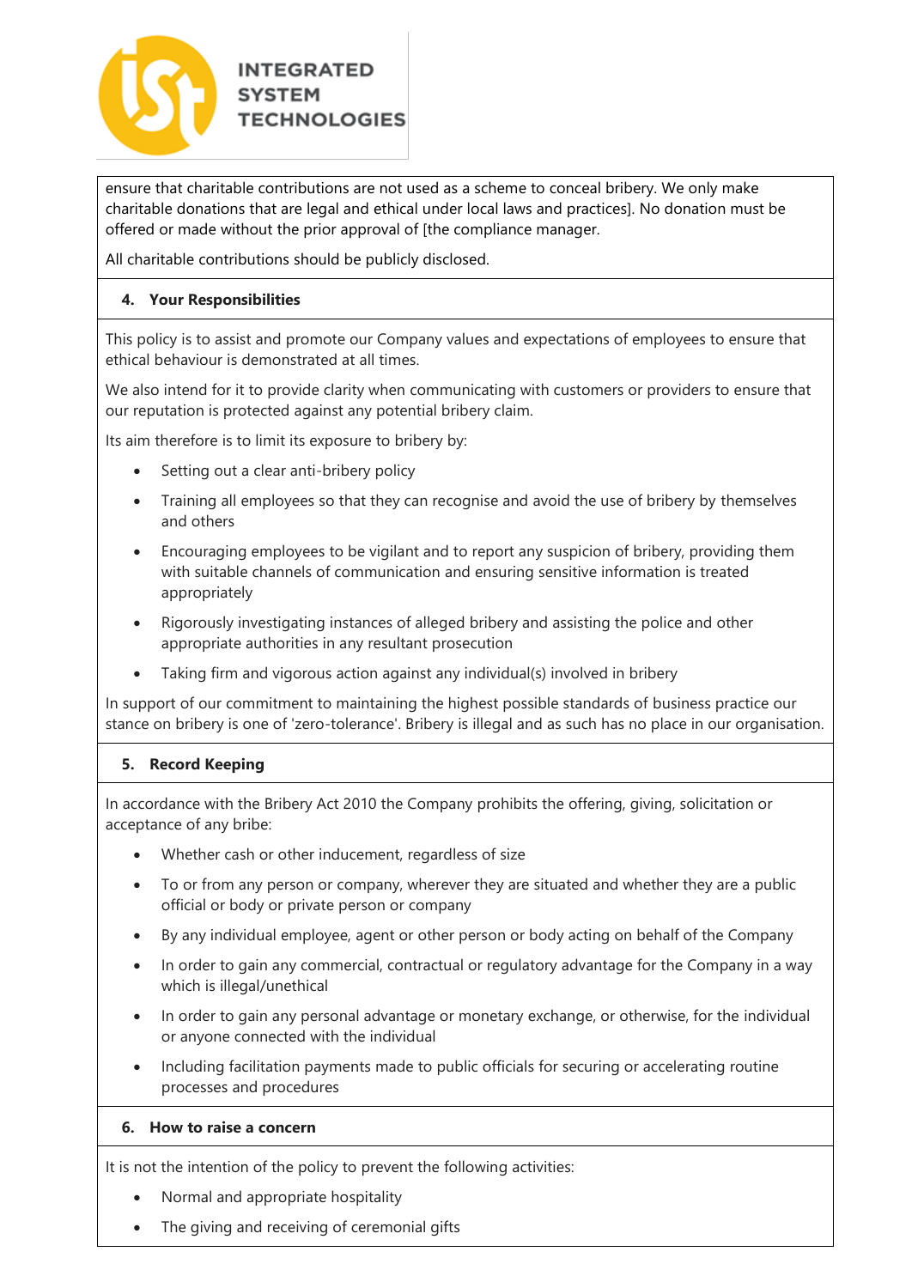

• Such hospitality or gifts must be in moderation and not place any expectation on the recipient to reciprocate either in like or by performing, or failing to perform, any other task in return

If there is any doubt as to whether an action might constitute bribery, the matter should be referred to a Company Director for a decision.

### **7. What to do if you are a victim of bribery or corruption**

It is important that you tell the Managing Director as soon as possible if you are offered a bribe by a third party, are asked to make one, suspect that this may happen in the future, or believe that you are a victim of another form of unlawful activity.

### **8. Protection**

Employees who refuse to accept or offer a bribe, or those who raise concerns or report another's wrongdoing, are sometimes worried about possible repercussions. We aim to encourage openness and will support anyone who raises genuine concerns in good faith under this policy, even if they turn out to be mistaken.

We are committed to ensuring no one suffers any detrimental treatment as a result of refusing to take part in bribery or corruption, or because of reporting in good faith their suspicion that an actual or potential bribery or other corruption offence has taken place, or may take place in the future. Detrimental treatment includes dismissal, disciplinary action, threats or other unfavourable treatment connected with raising a concern. If you believe that you have suffered any such treatment, you should inform [the compliance manager] immediately. If the matter is not remedied, and you are an employee, you should raise it formally using the company's Grievance Procedure.

#### **9. Communication of this policy**

All employees will be asked to formally accept conformance to this policy on an annual basis.

Our zero-tolerance approach to bribery and corruption must be communicated to all suppliers, contractors and business partners at the outset of our business relationship with them and as appropriate thereafter.

#### **10. Who is responsible for the policy?**

The board of directors has overall responsibility for ensuring this policy complies with our legal and ethical obligations, and that all those under our control comply with it.

The Managing Director has primary and day-to-day responsibility for implementing this policy, and for monitoring its use and effectiveness and dealing with any queries on its interpretation. Management at all levels are responsible for ensuring those reporting to them are made aware of and understand this policy and are given adequate and regular training on it.

All employees have a responsibility to prevent, detect and report bribery.

Any suspicion of bribery or attempted bribery committed by or against an employee, agent or other party acting on behalf of the Company must be reported immediately to a Company Director.

The Company's "Whistle Blowing Policy" is in place to protect anyone reporting reasonable suspicions.

Any breach of these rules may result in disciplinary action being taken which is likely to result in summary dismissal on the grounds of gross misconduct.

#### **11. Monitoring and review**